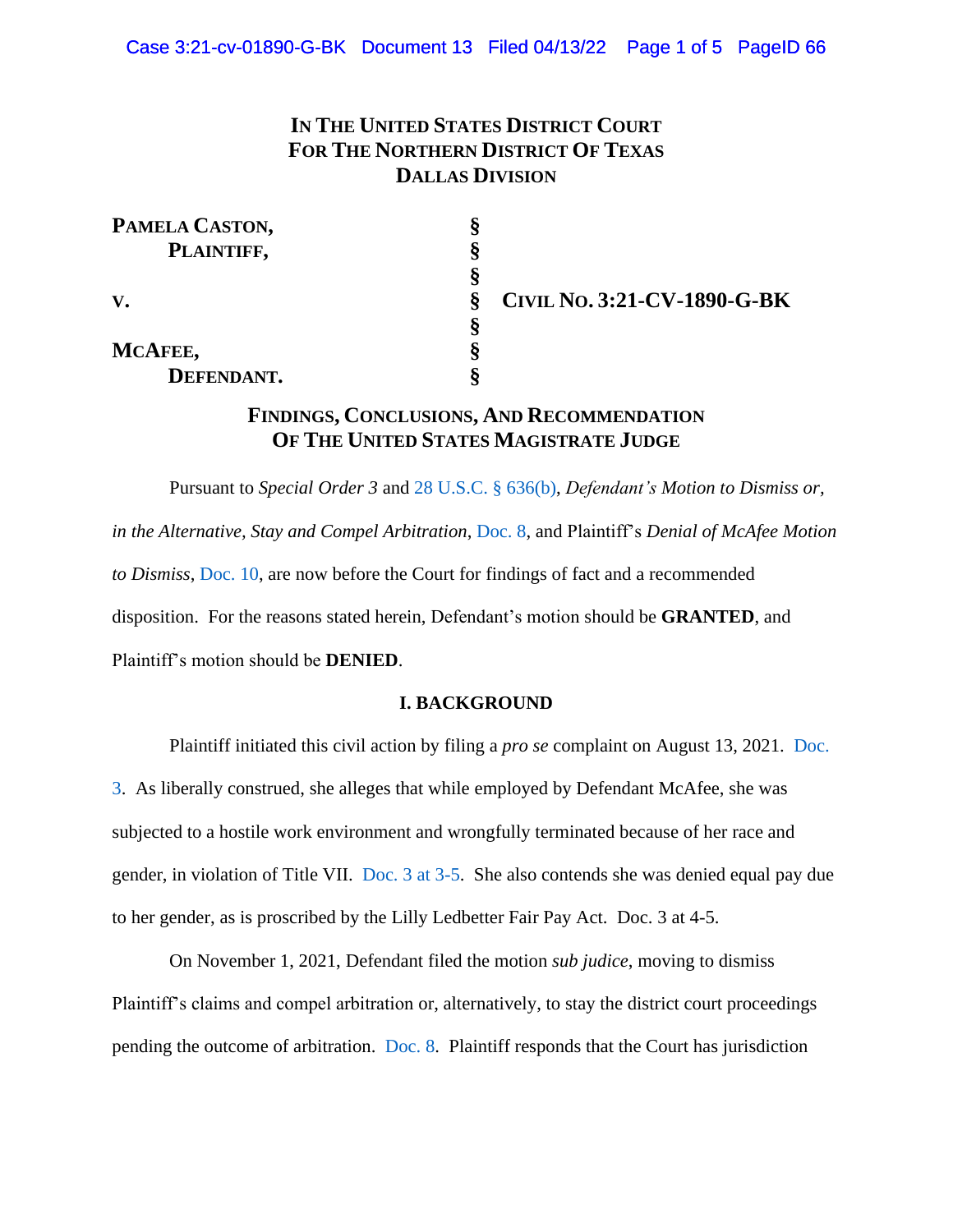over her claims and requests "[t]hat the case remain active until the arbitration is over" in the event she does not prevail in arbitration. [Doc. 10 at 2.](https://ecf.txnd.uscourts.gov/doc1/177114765172?page=2)

## **II. APPLICABLE LAW**

The purpose of the Federal Arbitration Act ("FAA") is to promote federal public policy

favoring arbitration and to ensure that arbitration agreements are enforced like any other

contract. *Hall Street Assocs., L.L.C. v. Mattel, Inc.*[, 552 U.S. 576, 582 \(2008\).](https://www.westlaw.com/Document/Ibd6c82f5fa5d11dca9c2f716e0c816ba/View/FullText.html?transitionType=Default&contextData=(sc.Default)&VR=3.0&RS=da3.0&fragmentIdentifier=co_pp_sp_780_582) The FAA

provides, in part:

A written provision in any [. . .] contract evidencing a transaction involving commerce to settle by arbitration a controversy thereafter arising out of such contract or transaction, or the refusal to perform the whole or any part thereof, or an agreement in writing to submit to arbitration an existing controversy arising out of such a contract, transaction, or refusal, shall be valid, irrevocable, and enforceable, save upon such grounds as exist at law or in equity for the revocation of any contract.

[9 U.S.C. § 2 \(2012\).](https://www.westlaw.com/Document/NC02233609E4D11EC8C95F2ECE9E71133/View/FullText.html?transitionType=Default&contextData=(sc.Default)&VR=3.0&RS=da3.0) Accordingly, once a court finds an agreement to arbitrate between the

parties, the court is restricted to enforcing the agreement. *See AT&T Techs., Inc. v. [Commc'ns](https://www.westlaw.com/Document/I6174e3fd9c1f11d9bc61beebb95be672/View/FullText.html?transitionType=Default&contextData=(sc.Default)&VR=3.0&RS=da3.0&fragmentIdentifier=co_pp_sp_780_650)*

*Workers of Am.*[, 475 U.S. 643, 650 \(1986\).](https://www.westlaw.com/Document/I6174e3fd9c1f11d9bc61beebb95be672/View/FullText.html?transitionType=Default&contextData=(sc.Default)&VR=3.0&RS=da3.0&fragmentIdentifier=co_pp_sp_780_650) The FAA also dictates that any doubts concerning

the scope of arbitration should be resolved in favor of arbitration. *Moses H. Cone [Mem'l](https://www.westlaw.com/Document/Ice9b1e059c9611d993e6d35cc61aab4a/View/FullText.html?transitionType=Default&contextData=(sc.Default)&VR=3.0&RS=da3.0&fragmentIdentifier=co_pp_sp_780_24) Hosp.*

*v. Mercury Const. Corp.*[, 460 U.S. 1, 24-25](https://www.westlaw.com/Document/Ice9b1e059c9611d993e6d35cc61aab4a/View/FullText.html?transitionType=Default&contextData=(sc.Default)&VR=3.0&RS=da3.0&fragmentIdentifier=co_pp_sp_780_24) (1983). Under the FAA, a written arbitration

agreement is prima facie valid and must be enforced unless the party opposing arbitration alleges

and proves that the arbitration clause was a product of fraud, coercion, or any other legal or

equitable grounds sufficient to revoke the contract. *[Freudensprung](https://www.westlaw.com/Document/I0f952a5d8bac11d99a6fdc806bf1638e/View/FullText.html?transitionType=Default&contextData=(sc.Default)&VR=3.0&RS=da3.0&fragmentIdentifier=co_pp_sp_506_341) v. Offshore Tech. Servs*.*,*

*Inc*[., 379 F.3d 327, 341 \(5th Cir. 2004\)](https://www.westlaw.com/Document/I0f952a5d8bac11d99a6fdc806bf1638e/View/FullText.html?transitionType=Default&contextData=(sc.Default)&VR=3.0&RS=da3.0&fragmentIdentifier=co_pp_sp_506_341) (citation omitted).

When considering a motion to compel arbitration, a court determines (1) the existence of a valid agreement among the parties to arbitrate the dispute, and (2) whether the dispute falls within the scope of the agreement. *Mitsubishi Motors Corp. v. Soler [Chrysler-Plymouth,](https://www.westlaw.com/Document/Ic1d899969c1e11d991d0cc6b54f12d4d/View/FullText.html?transitionType=Default&contextData=(sc.Default)&VR=3.0&RS=da3.0&fragmentIdentifier=co_pp_sp_780_626) Inc.,*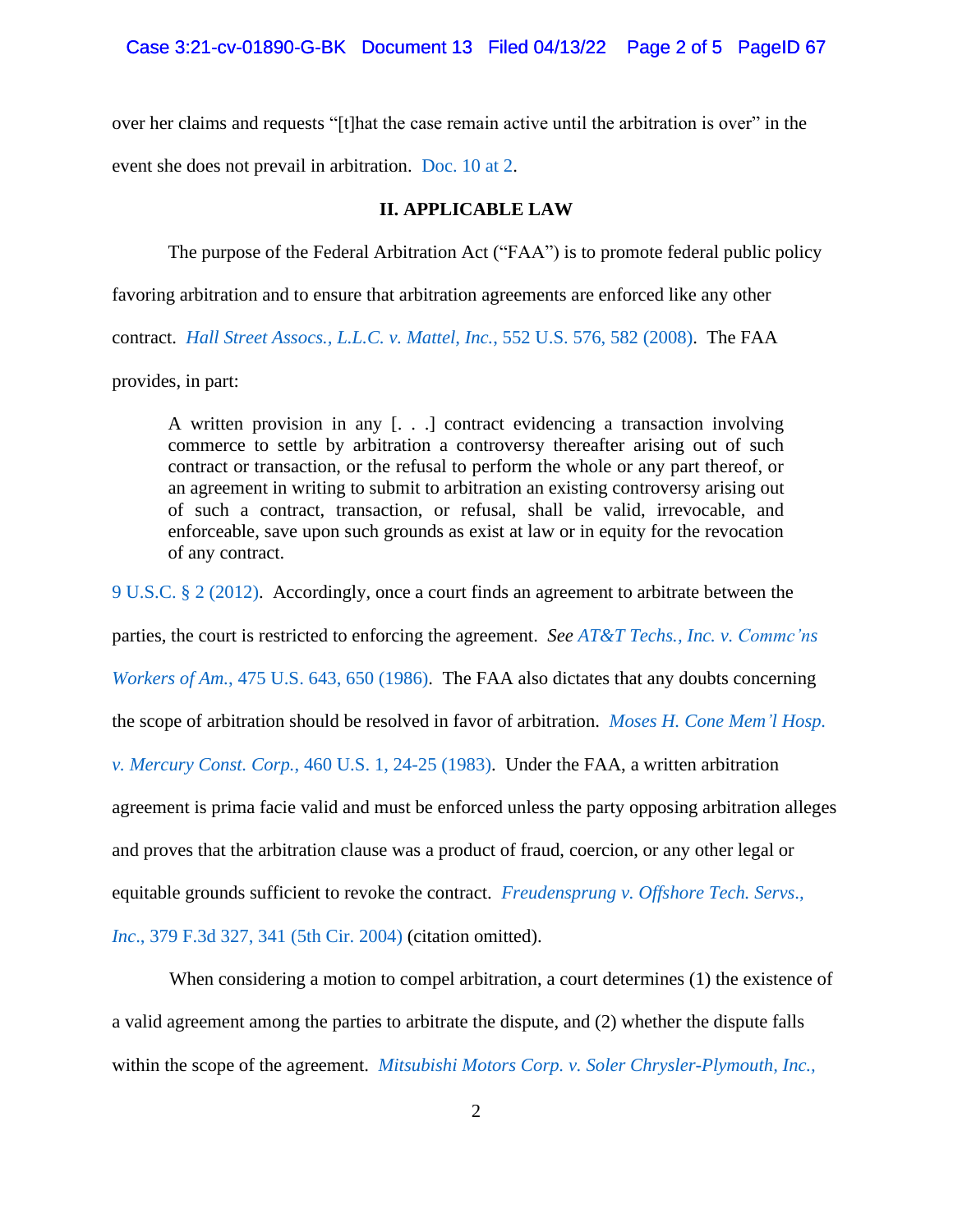[473 U.S. 614, 626-27](https://www.westlaw.com/Document/Ic1d899969c1e11d991d0cc6b54f12d4d/View/FullText.html?transitionType=Default&contextData=(sc.Default)&VR=3.0&RS=da3.0&fragmentIdentifier=co_pp_sp_780_626) (1985); *[Carey v. 24 Hour Fitness, USA, Inc](https://www.westlaw.com/Document/Id7437832477e11e1bd928e1973ff4e60/View/FullText.html?transitionType=Default&contextData=(sc.Default)&VR=3.0&RS=da3.0&fragmentIdentifier=co_pp_sp_506_205)*., 669 F.3d 202, 205 (5th Cir.

[2012\).](https://www.westlaw.com/Document/Id7437832477e11e1bd928e1973ff4e60/View/FullText.html?transitionType=Default&contextData=(sc.Default)&VR=3.0&RS=da3.0&fragmentIdentifier=co_pp_sp_506_205)

## **III. ANALYSIS**

## The *McAfee Mutual Arbitration Agreement* ("Agreement") at issue here provides:

You and the Company agree that all claims or disputes arising out of or relating to, or in connection with the construction, meaning, or effect of this Agreement; any policy or procedure with the Company; any offer letter, compensation agreement, proprietary rights or nondisclosure agreement or employment agreement; your employment; or your separation from the Company; shall be submitted to binding resolution in arbitration with the American Arbitration Association ("AAA") before one neutral arbitrator admitted to practice law at least 15 years and who is a former judge. The scope of this provision is intended to be all-encompassing of any disputes or claims relating to your employment with the Company, including disputes or claims concerning your compensation, terms and conditions of employment, discrimination, harassment or retaliation under any United States Federal, state or local anti-discrimination laws, the formation, validity, interpretation, effect or alleged violations of this Agreement, the arbitrability of any dispute or claim (except as provided in Section 1(d)), any United States Federal, state or local statutory or common law claim, contract claims, tort claims, breach of duty claims and claims of any other sort.

[Doc. 8-1 at 6.](https://ecf.txnd.uscourts.gov/doc1/177114671150?page=6) The Agreement reflects it was electronically signed by Plaintiff on March 29,

#### 2018. [Doc. 8-1 at 10.](https://ecf.txnd.uscourts.gov/doc1/177114671150?page=10)

Plaintiff's employment discrimination and fair pay claims clearly fall under the

arbitration provision of the Agreement. Additionally, Plaintiff does not contend that she did not

sign the Agreement or that she was induced to do so by fraud, duress, or unconscionability. *See*

*[Rent-A-Ctr., W., Inc. v. Jackson](https://www.westlaw.com/Document/Ib0037d697d3d11df8e45a3b5a338fda3/View/FullText.html?transitionType=Default&contextData=(sc.Default)&VR=3.0&RS=da3.0&fragmentIdentifier=co_pp_sp_780_68)*, 561 U.S. 63, 68 (2010)*.* Indeed, upon review of Defendant's

motion to dismiss, Plaintiff's denial (construed as her response), Defendant's reply, [Doc. 11,](https://ecf.txnd.uscourts.gov/doc1/177114783264) and

Defendant's *Notice of Arbitration Filing* (indicating that Plaintiff "has filed a demand for

arbitration with the $[AAA]$ "), [Doc. 12,](https://ecf.txnd.uscourts.gov/doc1/177114829869) there is no apparent dispute among the parties that the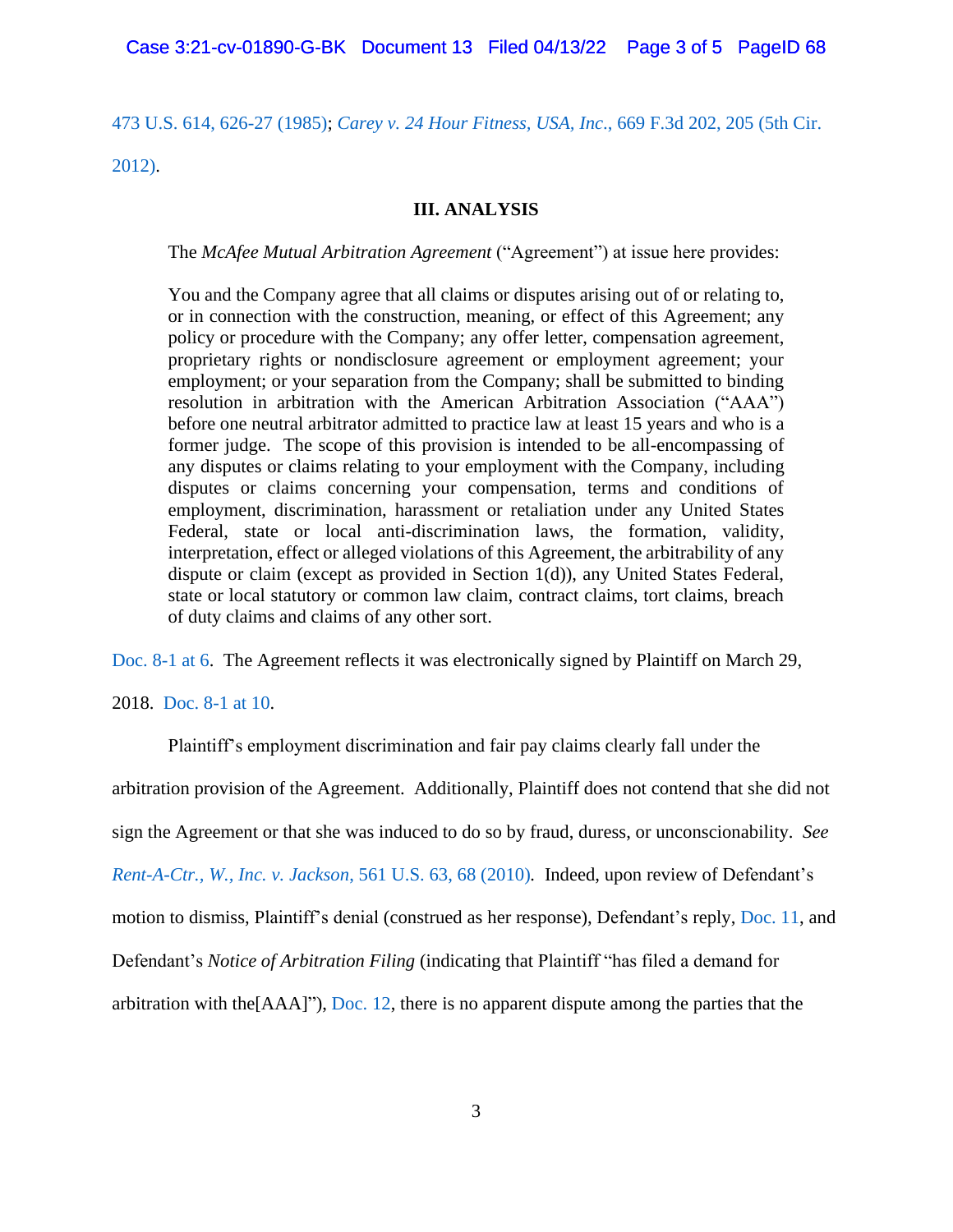#### Case 3:21-cv-01890-G-BK Document 13 Filed 04/13/22 Page 4 of 5 PageID 69

Agreement is both valid and enforceable. The only disagreement is whether a dismissal or stay of this case is appropriate.

When a dispute is subject to an arbitration agreement, the "proper course of action is usually to stay the proceedings pending arbitration." *Ruiz v. Donahoe*[, 784 F.3d 247, 249](https://www.westlaw.com/Document/Ic74f88eee92411e4b86bd602cb8781fa/View/FullText.html?transitionType=Default&contextData=(sc.Default)&VR=3.0&RS=da3.0&fragmentIdentifier=co_pp_sp_506_249) (5th [Cir. 2015\).](https://www.westlaw.com/Document/Ic74f88eee92411e4b86bd602cb8781fa/View/FullText.html?transitionType=Default&contextData=(sc.Default)&VR=3.0&RS=da3.0&fragmentIdentifier=co_pp_sp_506_249) However, dismissal may be appropriate '"when all of the issues raised in the district court must be submitted to arbitration."' *Id.* [at 249-50](https://www.westlaw.com/Document/Ic74f88eee92411e4b86bd602cb8781fa/View/FullText.html?transitionType=Default&contextData=(sc.Default)&VR=3.0&RS=da3.0&fragmentIdentifier=co_pp_sp_506_249) (citing *[Alford v. Dean Witter Reynolds,](https://www.westlaw.com/Document/Icacc174f94d811d9bc61beebb95be672/View/FullText.html?transitionType=Default&contextData=(sc.Default)&VR=3.0&RS=da3.0&fragmentIdentifier=co_pp_sp_350_1164)  Inc*[., 975 F.2d 1161, 1164 \(5th Cir. 1992\)\)](https://www.westlaw.com/Document/Icacc174f94d811d9bc61beebb95be672/View/FullText.html?transitionType=Default&contextData=(sc.Default)&VR=3.0&RS=da3.0&fragmentIdentifier=co_pp_sp_350_1164) (emphasis omitted) (district court acted within its discretion to dismiss case with prejudice, where all claims were subject to arbitration).

In this case, all of Plaintiff's claims are subject to arbitration pursuant to the parties' Agreement because, even under the most liberal construction, Plaintiff alleges only employment discrimination under Title VII and unequal pay under the Lilly Ledbetter Fair Pay Act. *See* [Doc.](https://ecf.txnd.uscourts.gov/doc1/177114671150?page=6)  [8-1 at 6.](https://ecf.txnd.uscourts.gov/doc1/177114671150?page=6) (Agreement is "all-encompassing of any disputes or claims relating to your employment with the Company, including disputes or claims concerning your compensation, terms and conditions of employment, discrimination, harassment or retaliation under any United States Federal, state or local anti-discrimination laws . . ."). Thus, dismissal, rather than a stay, is appropriate.

#### **IV. CONCLUSION**

*Defendant's Motion to Dismiss or, in the Alternative, Stay and Compel Arbitration*, [Doc.](https://ecf.txnd.uscourts.gov/doc1/177114671149)  [8,](https://ecf.txnd.uscourts.gov/doc1/177114671149) should be **GRANTED** to the extent set forth above, Plaintiff's *Denial of McAfee Motion to*